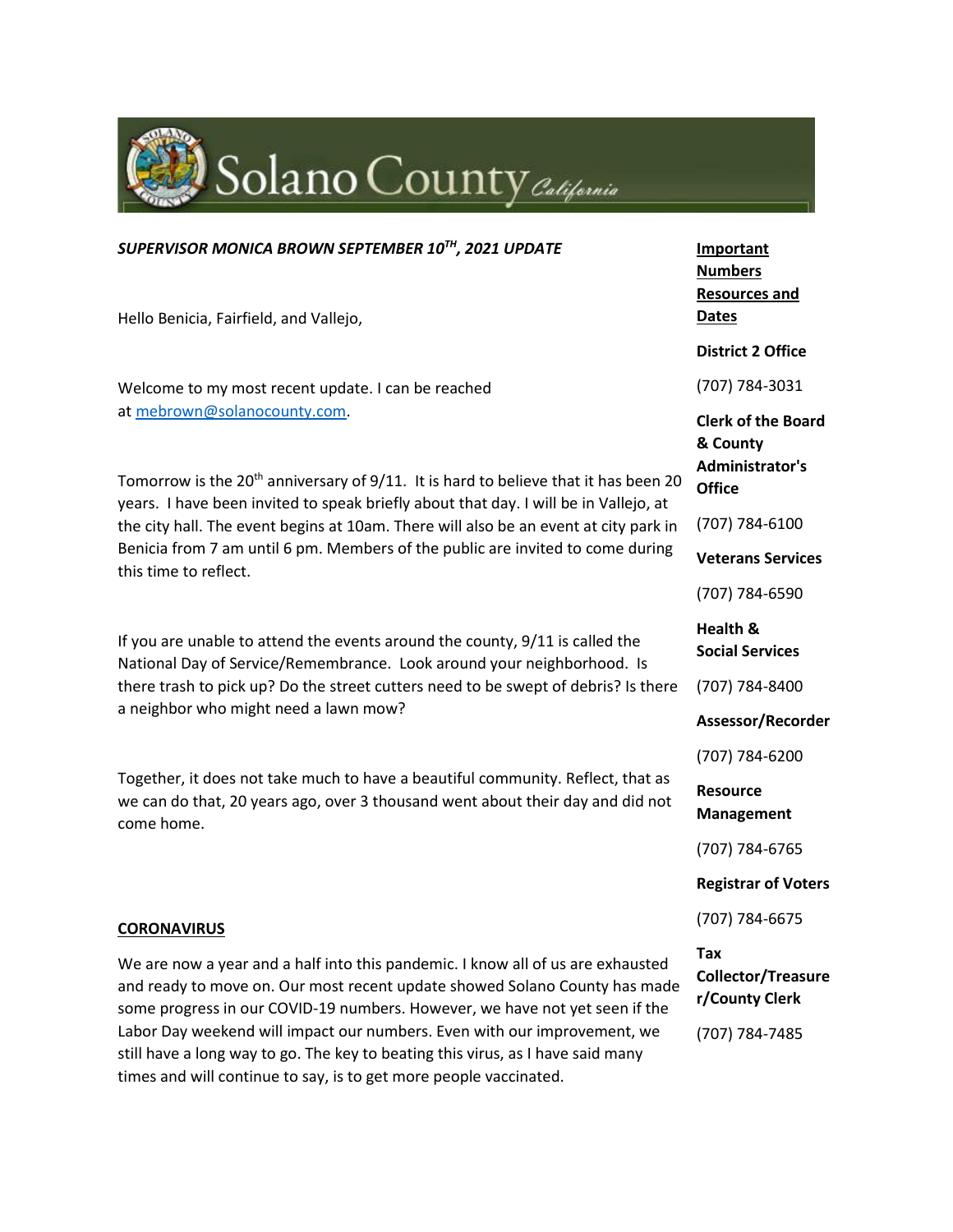Vaccines provide excellent protection against the virus. Even in the relatively small number of cases where vaccinated individuals get COVID-19, we have seen the vaccines provide strong protection against hospitalization and death. As we have heard many times, this is a pandemic of the unvaccinated. President Biden recently announced a major effort to get more people vaccinated. I am thrilled to (800) 772-1213 see this action. Vaccinations are the key.

If you are not yet vaccinated, I plead with you to get vaccinated. Your health and safety are in grave danger if you are not vaccinated. Our hospitals are filling up with unvaccinated individuals. We have seen too many stories of unvaccinated people regretting that decision from the hospital or worse. If you know anyone who is not vaccinated, please encourage them to get vaccinated. We are all in this together and we will only get out together.

Here in Solano County, we will have an item on next Tuesday's Board of Supervisors agenda requesting direction from the Board on a mask mandate and a vaccine mandate for county employees. I will be supporting making both mandatory. You may participate in the meeting either in person or by calling in (see link below).

If you are concerned about the lack of a mask mandate, you may want to call into the meeting. Technically, those who are unvaccinated are required to wear masks in the county building. However, the county does not verify the vaccination status of those coming in and out. It is an honor system.

I imagine the meeting will generate a lot of interest. The decision on how to participate is yours, but I want to make sure you have all the information. You can find the information on how to participate in the link to next Tuesday's agenda below. You may also send an email to the board via the clerk of the board at [Clerk@SolanoCounty.com.](mailto:Clerk@SolanoCounty.com) If you send an email, please send it no later than Monday 1:00 pm to ensure that the Board members see it.

The Advisory Board for the Napa Solano Area Agency on Aging sent a letter to the Board of Supervisors requesting a mask mandate. As the Chair of the Napa Solano Area Agency, I am very thankful for the Advisory Board's work, particularly Vallejo City Councilmember Mina Diaz.

# **Area Agency on Aging**

**(**707) 784-8960

**U.S. Social Security**

## **SUICIDE PREVENTION**

NATIONAL SUICIDE PREVENTION HOTLINE 800-273-8255 SPANISH LINE 888-628-9454 DEAF AND HARD OF HEARING 800 799 4889 FRIENDSHIP LINE FOR SENIORS 800 971 0016 CRISIS TEX LINE 741741 THE TREVOR PROJECT FOR LGBTQ YOUTH 866-488-7386 TRANS LIFELINE PROVIDING SUPPORT FOR THE TRANSGENDER **COMMUNITY** 877-565-8860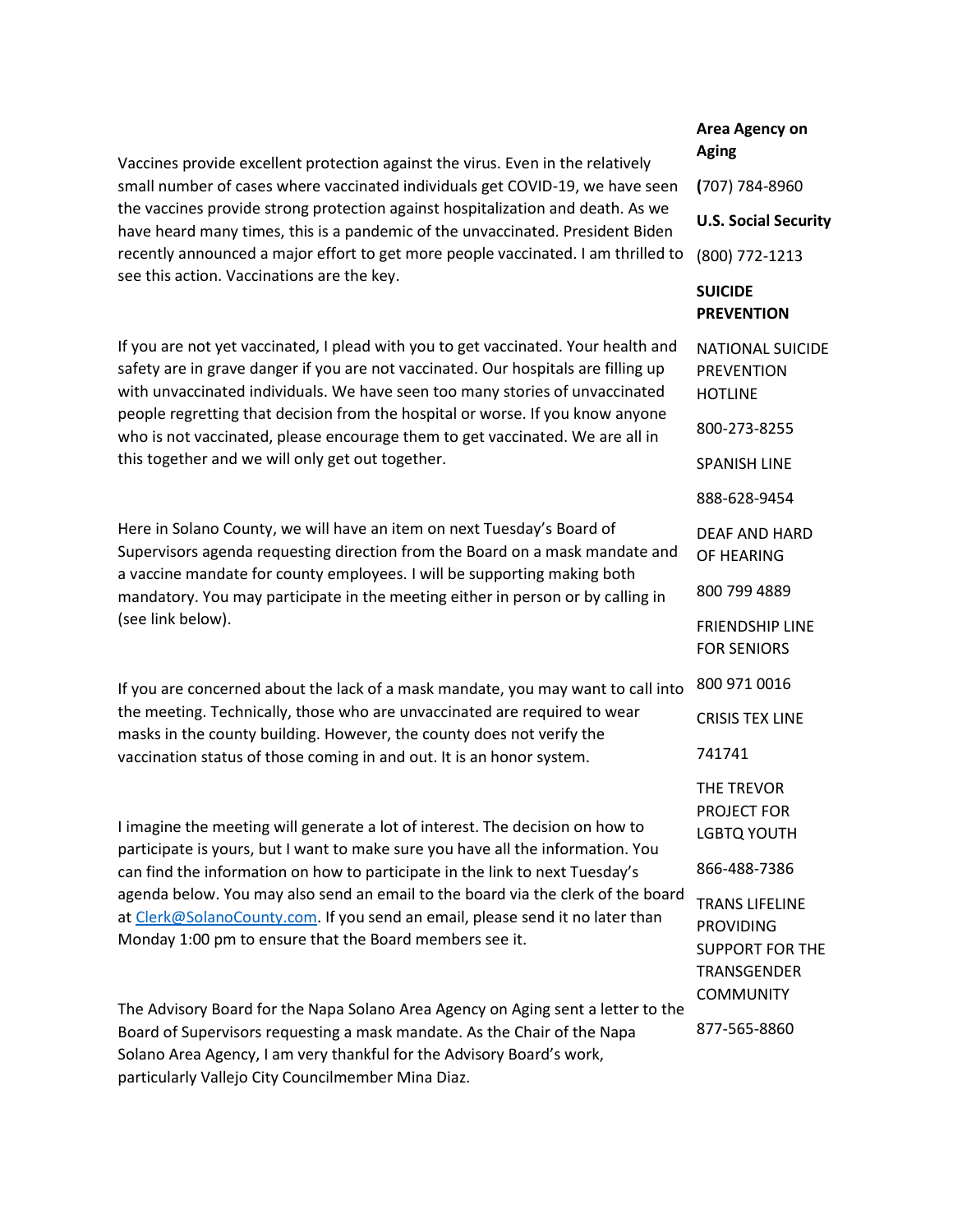We have many opportunities to get vaccinated in Solano County. The county is offering vaccines at the Solano Mall (1350 Travis Blvd Fairfield, CA, second floor next to Zumies) every Tuesday, Thursday, and Saturday from 10am-7pm. Rapid COVID-19 tests are also available here during the same hours. Appointments can be made by calling 707-784-8655. No appointment is necessary to get a vaccine or a test at this location.

The testing center at the Norman King Center is now open 5 days a week Monday-Friday. If you need to schedule a test, please visit the link below to see how to schedule an appointment for a test and where to get one.

[https://www.solanocounty.com/depts/ph/coronavirus\\_links/faq\\_\\_\\_community\\_](https://www.solanocounty.com/depts/ph/coronavirus_links/faq___community_testing_sites.asp) testing sites.asp (testing sites)

[https://www.solanocounty.com/depts/ph/coronavirus\\_links/covid\\_19\\_vaccines.](https://www.solanocounty.com/depts/ph/coronavirus_links/covid_19_vaccines.asp) [asp](https://www.solanocounty.com/depts/ph/coronavirus_links/covid_19_vaccines.asp) (vaccine sites)

[https://doitgis.maps.arcgis.com/apps/MapSeries/index.html?appid=055f81e9fe1](https://doitgis.maps.arcgis.com/apps/MapSeries/index.html?appid=055f81e9fe154da5860257e3f2489d67) [54da5860257e3f2489d67](https://doitgis.maps.arcgis.com/apps/MapSeries/index.html?appid=055f81e9fe154da5860257e3f2489d67) (Solano's COVID-19 dashboard)

<https://www.solanocounty.com/depts/bos/meetings/videos.asp> (link to next week's agenda and how to participate in the meeting)

### **BENICIA VETERAN'S HALL SCHEDULE**

**Open Monday through Saturday 4-9 PM,** (until further changes occur. call Pete (707-389-9175) if you have questions about times and days).

**FROM THE GRILL: Food serving days will be limited to days as put out on text messages, watch for texts on what nights are having dinners**

**Monday-** "Dealer's Choice" Mitsy Parr has stepped up! Seems to be pasta day.

**Tuesdays- Judy's hot dogs** volunteers welcomed

**Wednesday- Meeting Club** as they want or if someone wants.

**Third Wednesday-**SAL w/Scott's Street Plow Tacos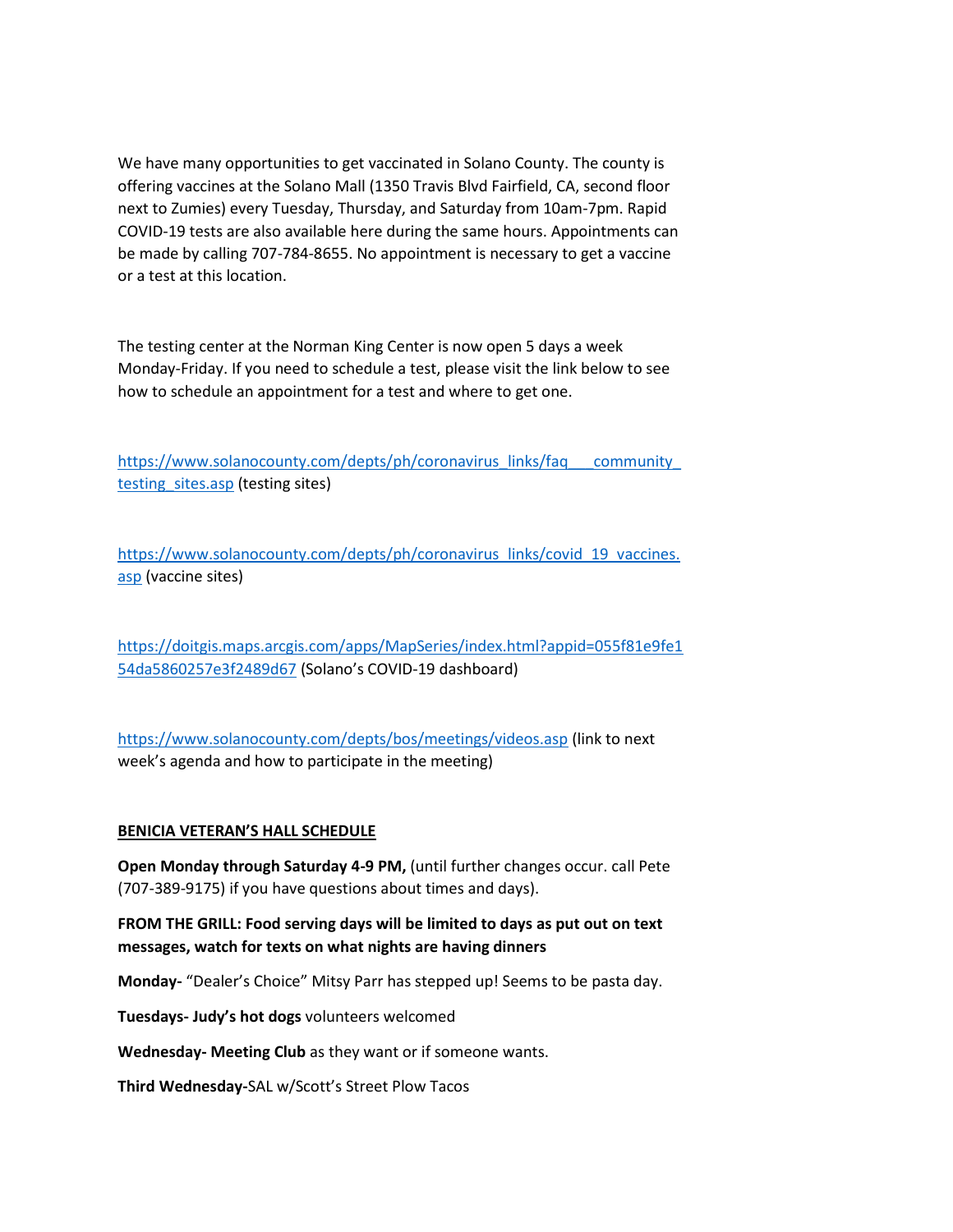### **Fourth Wednesday-**Scott and Oren's Famous Pizza

**Thursday-** "Dealer's Choice", volunteers welcomed

**Fridays-** Burgers and more by Pete and the guys.

**Spencer's House Karaoke** – Hosted by **Oren** on fourth Wednesday of every month 1900 hours

**Saturday-** "Dealer's Choice

### **USDA LOANS AVAILABLE TO SOLANO COUNTY**

The USDA has announced that farms in Solano County are now eligible for emergency loans because of the drought. For more information, please visit: [https://www.fsa.usda.gov/programs-and-services/farm-loan](https://www.fsa.usda.gov/programs-and-services/farm-loan-programs/index)[programs/index](https://www.fsa.usda.gov/programs-and-services/farm-loan-programs/index)

#### **BENICIA HISTORICAL MUSEUM NAMED BLUE STAR MUSEUM**

I am so proud to share the news that the Benicia Historical Museum has been named a Blue Star Museum. This means that admission is free to those currently serving in the military and up to five of their family members.

### **MENTAL HEALTH SERVICES ACT COMMUNITY STAKEHOLDER GROUPS**

These stakeholder groups help inform how the county will spend the MHSA funding. If you are interested in attending one of the meetings, please visit:

[https://us06web.zoom.us/meeting/register/tZAvdeupqTkqE9ElZzW8o9\\_gfgo-](https://us06web.zoom.us/meeting/register/tZAvdeupqTkqE9ElZzW8o9_gfgo-E9LkdDdK)[E9LkdDdK](https://us06web.zoom.us/meeting/register/tZAvdeupqTkqE9ElZzW8o9_gfgo-E9LkdDdK) (Sept 20th 9am)

[https://us06web.zoom.us/meeting/register/tZEude2tpzguEt33wVKoliE3WiR2Lsq](https://us06web.zoom.us/meeting/register/tZEude2tpzguEt33wVKoliE3WiR2LsqrtS9M) [rtS9M](https://us06web.zoom.us/meeting/register/tZEude2tpzguEt33wVKoliE3WiR2LsqrtS9M) (Sept 21st 3pm)

[https://us06web.zoom.us/meeting/register/tZUsc-](https://us06web.zoom.us/meeting/register/tZUsc-GgqDMjH9CsntvHOP1IsAtFeLjD_WVL)[GgqDMjH9CsntvHOP1IsAtFeLjD\\_WVL](https://us06web.zoom.us/meeting/register/tZUsc-GgqDMjH9CsntvHOP1IsAtFeLjD_WVL) (Sept 22nd 5pm)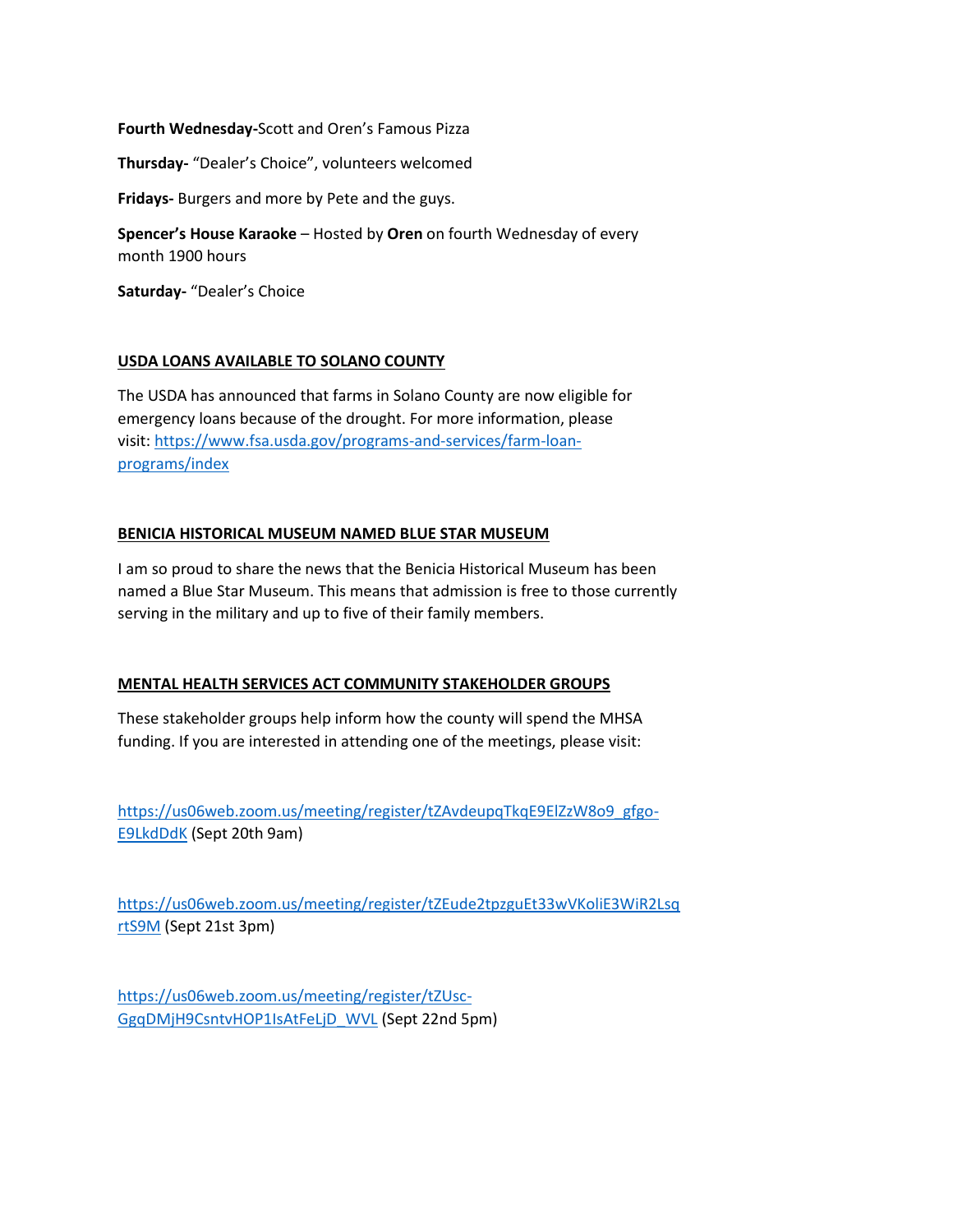### **ELECTION ON TUESDAY SEPTEMBER 14, 2021**

The California recall election will take place on Tuesday September 14<sup>th</sup>. If 50% plus one of voters vote yes, the Governor will be recalled. If less than 50% vote in favor of the recall, the Governor will not be recalled. You may vote for a replacement candidate regardless of how you voted for the recall. You may also leave the replacement questions blank if you chose to.

Every voter was mailed a ballot for this election. You may return your ballot to any city clerk's office (located at your local city hall) in Solano County. You may also drop it off at the Raley's in Benicia during their business hours. You may also drop it off "curbside" (stay in your car, hand your ballot to a poll worker at several locations from now until election day (link for locations included below). You may also return your ballot to any polling place on election day. If you do not wish to vote with the ballot that was mailed to you, you may vote in person at a polling place on election day (link for locations below). You may also vote at the registrar of voters office (675 Texas St Fairfield on the second floor) on Monday and Tuesday next week. For more information, please see:

<https://www.solanocounty.com/civicax/filebank/blobdload.aspx?BlobID=35158> ( Ballot return and curbside locations)

<https://www.solanocounty.com/civicax/filebank/blobdload.aspx?BlobID=35193> ( polling locations)

### **DELTA TUNNEL WEBINAR**

There will be a webinar on the delta tunnel project held on September  $16<sup>th</sup>$  from 6-8pm. For more information, please visit: [https://www.eventbrite.com/e/delta](https://www.eventbrite.com/e/delta-conveyance-project-virtual-info-webinar-environmental-justice-registration-157826554473)[conveyance-project-virtual-info-webinar-environmental-justice-registration-](https://www.eventbrite.com/e/delta-conveyance-project-virtual-info-webinar-environmental-justice-registration-157826554473)[157826554473](https://www.eventbrite.com/e/delta-conveyance-project-virtual-info-webinar-environmental-justice-registration-157826554473)

**JOBS**